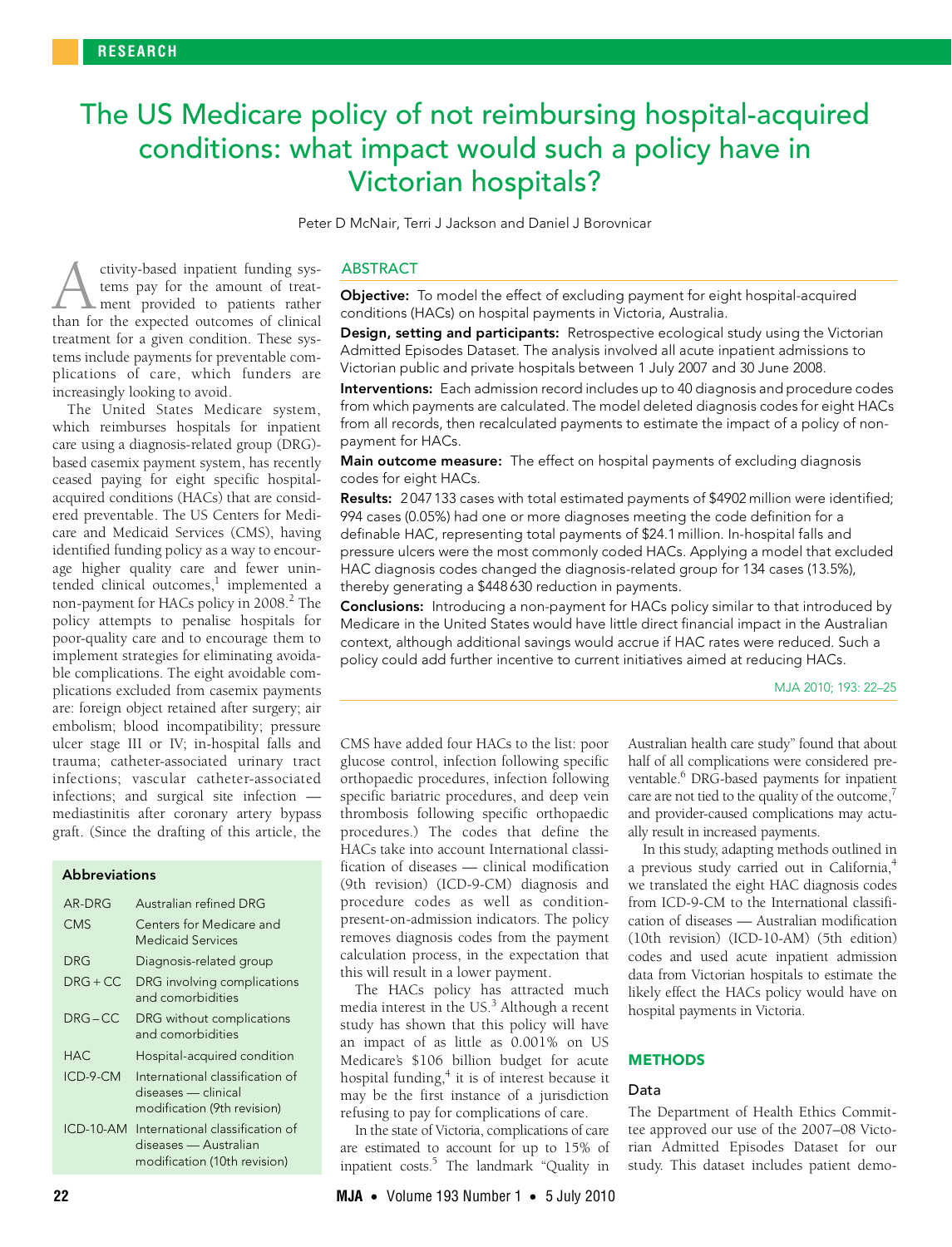graphics, up to 40 diagnosis codes (each linked to a condition-present-on-admission flag), and up to 40 procedure codes for every admission for inpatient care. The diagnosis and procedure codes are used to allocate each admission to a DRG. Victoria uses the suite of 667 Australian refined DRGs (AR-DRGs)[.8](#page-3-8) Each AR-DRG has a Victoriaspecific weight reflecting the relative cost of admissions allocated to the AR-DRG. Payments for individual admissions are calculated as the Victoria-specific weight multiplied by a price. Weights are adjusted for "outliers" (unusually long AR-DRG-specific lengths of stay), among other factors.

To estimate the statewide effect of a policy of non-payment for HACs, we included both public and private hospital acute admissions data and used the public hospital funding algorithm to estimate payments for private hospitals. (Payments were calculated at the standard rate of \$3279 per WIES [weighted inlier equivalent separation] for all hospitals [ie, excluding price modifications for small, regional or remote hospitals].)

# Defining the eight hospital-acquired conditions

The eight HAC diagnosis codes were translated from ICD-9-CM to ICD-10-AM codes using metadata mapping. The accuracy of the eight HAC code definitions was then verified by two health information managers who were specialists in clinical coding.

One of the eight designated HACs, vascular catheter-associated infections, could not be accurately translated into an ICD-10-AM code. The relevant ICD-10-AM code is imprecise, capturing all instances of infection and inflammatory reaction due to cardiac and vascular devices, implants and grafts. An upper limit of the impact of this HAC was all that could be estimated.

# Extraction of the codes and reassigning diagnosis-related groups

We simulated the impact of the US Medicare HACs policy by deleting complication codes for the eight HACs from all Victorian acute admission records for the period 1 July 2007 to 30 June 2008. The DRG grouping algorithm was then applied to these records to determine whether the deletion altered the DRG classification. The diagnosis codes were deleted from the payment algorithm with the intent of moving the current admission grouping to a lowerpaying DRG — that is, from a DRG involving complications and comorbidities  $(DRG + CC)$  to a DRG without complications and comorbidities (DRG – CC). If the DRG changed, we estimated the effect on hospital payments as the difference between the payment under the initial AR-DRG assignment and payment under the reallocated AR-DRG.

# RESULTS

There were 2 047 133 acute admissions to Victorian public or private hospitals between 1 July 2007 and 30 June 2008, incurring total estimated payments of \$4902 million. There were 14 700 cases (0.72%) in which the length of stay was higher than expected for the specific AR-DRG (high outliers). These cases attracted \$253 million (5.17%) in additional payments.

Of the 2 047 133 acute cases, 994 (0.05%) had one or more diagnoses meeting the code definition for one of the seven definable HACs [\(Box\)](#page-1-0). The total estimated payment for the 994 cases in which an HAC was detected was \$24.1 million; 310 of these cases (31.2%) were eligible for outlier payments, which represented 17.3% (\$4.2/\$24.1 million) of their total payments.

In-hospital falls and trauma, pressure ulcers, catheter-associated urinary tract infections, and foreign objects retained after surgery were the most commonly coded of the seven definable HACs we studied. Removal of diagnosis codes for these seven HACs changed the DRG category in 134 cases (13.5%). There were no cases in which the DRG changed on the basis of excluding codes for air embolism or mediastinitis. We estimate that these 134 cases would account for a \$448 630 reduction in total payments, representing only 0.01% of annual estimated payments for all cases (\$0.4/\$4902 million). Considering only public hospital cases affected by the policy, the proportion of cases would be 0.01% (87/1 301 898), with a financial impact of 0.01% (\$302 914/\$3117 million) (data not shown).

<span id="page-1-0"></span>Incidence and cost of eight hospital-acquired conditions (HACs) in Victorian hospitals (July 2007–June 2008), and effect of excluding payments for these HACs\*

|                                                                               | All HACs |                |                  |                     | HACs with payment change <sup>t</sup> |               |                   |
|-------------------------------------------------------------------------------|----------|----------------|------------------|---------------------|---------------------------------------|---------------|-------------------|
| Complication                                                                  | Cases    | Total payments | Outlier<br>cases | Outlier<br>payments | Cases                                 | Total change  | Outlier<br>change |
| Foreign object retained after surgery                                         | 84       | \$787233       | 3                | \$18491             | 29                                    | $- $103983$   | \$16723           |
| Air embolism                                                                  | 3        | \$64311        | $\mathbf 0$      | \$0                 | $\mathbf 0$                           | \$0           | \$0               |
| Blood incompatibility                                                         | 4        | \$124636       |                  | \$21372             |                                       | $- $7132$     | \$0               |
| Pressure ulcer stage III or IV                                                | 235      | \$11 372 135   | 97               | \$3180013           | 26                                    | $-$ \$83787   | \$84 369          |
| In-hospital falls and trauma <sup>#</sup>                                     | 489      | \$7693060      | 147              | \$0                 | 54                                    | $-$ \$161611  | \$69962           |
| Catheter-associated UTI                                                       | 178      | \$4070585      | 62               | \$957024            | 24                                    | $-$ \$92117   | \$69501           |
| Surgical site infection - mediastinitis after<br>coronary artery bypass graft |          | \$27994        | $\mathbf 0$      | \$0                 | 0                                     | $\Omega$      | $\Omega$          |
| Subtotal                                                                      | 994      | \$24 139 954   | 310              | \$4176900           | 134                                   | $-$ \$448 630 | \$240555          |
| Vascular catheter-associated infection <sup>§</sup>                           | 1526     | \$30 677 045   | 334              | \$6468898           | 369                                   | $- $1242094$  | \$570678          |
| Total                                                                         | 2520     | \$54816999     | 644              | \$10645798          | 503                                   | $- $1690724$  | \$811233          |

UTI = urinary tract infection. \* Data source: Victorian Admitted Episodes Dataset 2007–2008. † Cases in which excluding HAC diagnosis codes would change the diagnosis-related group (DRG), thereby moving the case into a lower-paying DRG category. ‡ Includes two instances of pressure ulcer stage III or IV. § This is an upper estimate, as coding may include cardiac and vascular devices. ◆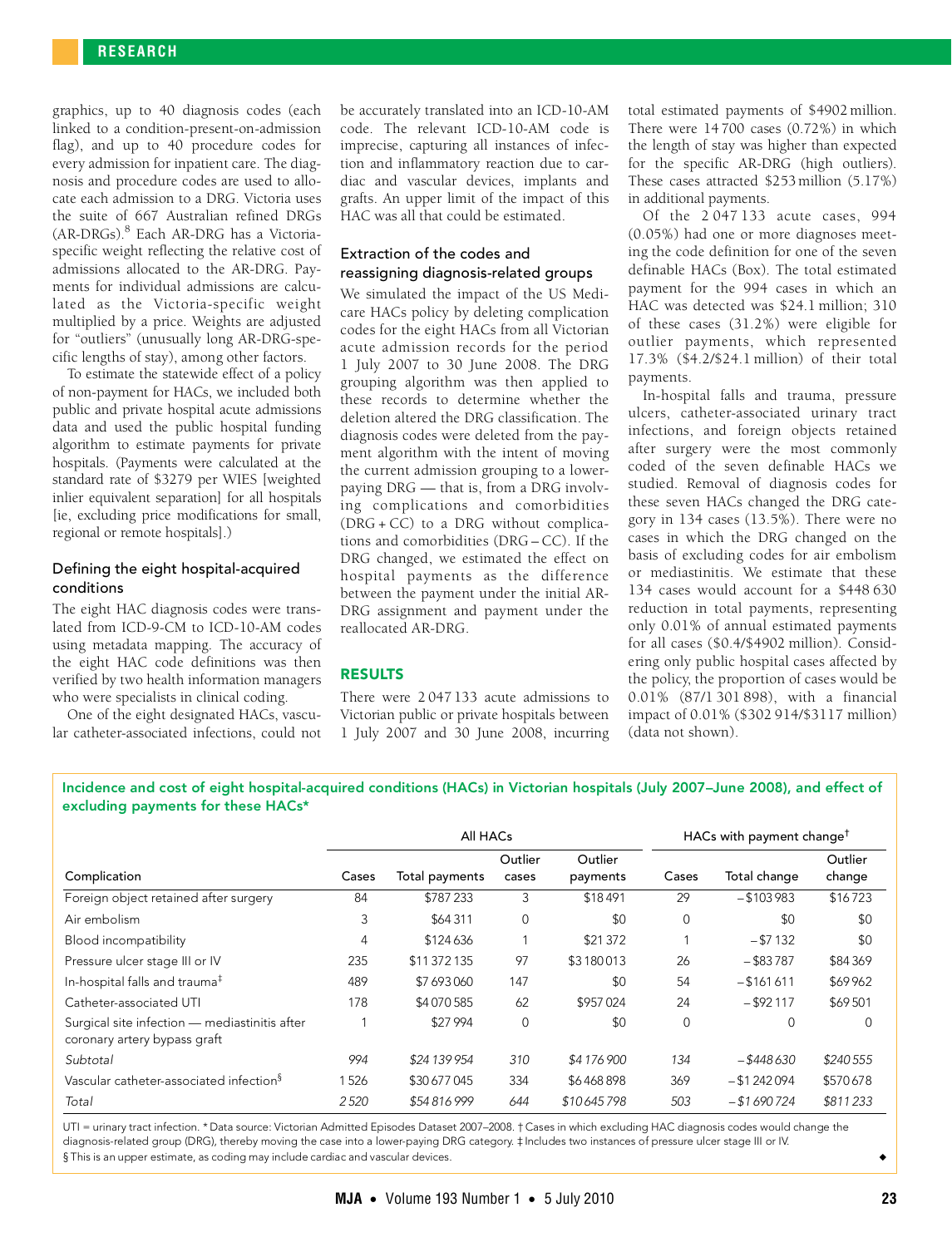## Upper limit estimate

Vascular catheter-associated infections are defined in ICD-10-AM (5th edition) by an imprecise code. When an estimate of the upper limit of this HAC was included in the estimate of the HACs policy effect, the proportion of cases eligible for the HACs policy was 0.12% (2520/2 047 133), with total payments of \$54.8 million. About a quarter of these cases (644/2520) incurred outlier payments, which accounted for 19.4% (\$10.6/\$54.8 million) of the total payments for these hospitalisations. The HACs policy would have an impact on 0.02% of cases (503/2 047 133), with a financial impact of \$1.7/\$4902 million (0.03%). Considering only public hospital cases affected by the policy, the proportion of cases would be 0.03% (365/1 301 898), with a financial impact of 0.04% (\$1.3/\$3117 million) (data not shown).

### **DISCUSSION**

Our analysis shows that the annual number of cases likely to be affected by adopting the CMS policy of non-payment for HACs in Victorian hospitals would be small, and that the revenue implications for hospitals would also be small. Based on 2007–08 hospital admission data, we estimate that the HACs policy would reduce total hospital payments by between \$448 630 (0.01%) and \$1 690 724 (0.03%). The financial impact for public hospitals would be between \$302 914 (0.01%) and \$1 329 049 (0.04%).

In our analysis, long length-of-stay (outlier) cases accounted for 0.72% of all cases but constituted 31.2% of cases involving one of the eight HACs. This over-representation may be the result of long lengths of stay induced by these HACs (eg, for mediastinitis after coronary artery bypass graft) or may reflect an increased likelihood of complications (eg, pressure ulcers) for patients with long lengths of stay.

*Impact of deleting the eight HAC codes: comparison between California and Victoria.* Although small, the potential impact of the HACs policy in Victoria was 10 times the estimated proportion of payments affected by the CMS policy in the Californian population eligible for Medicare payments (0.001%).[4](#page-3-3) The small variations in payment can be explained by the robustness of DRGbased payment models. Admissions that group to a DRG + CC often involve not just one, but a suite of complications and comorbidities, which reduces the likelihood

that a single HAC code will make the critical difference in DRG assignment.

In Victoria, 14.2% (108/759) of affected cases regrouped to another DRG after deletion of one or more of the six HAC codes (excluding pressure ulcers). This rate is higher than the 3.1% (26/831) of California Medicare cases that were found to regroup after deletion of the six HAC codes.<sup>[4](#page-3-3)</sup> The difference in proportions between Victoria and California may be due to differences in the DRG grouper used in each jurisdiction (AR-DRGs versus Medicare-severity DRGs [MS-DRGs]). As there are more AR-DRGs than MS-DRGs (667 v 559), the former are more finely granulated. Also, California Medicare beneficiaries are predominantly 65 years or over, in contrast to Victorian beneficiaries, who include all residents of the state. As a result, California Medicare beneficiaries are more likely, on average, to have comorbidities. Hence, admissions involving Medicare beneficiaries in California are less likely to have one of the seven HACs as the critical diagnosis code that, on deletion, would change the case from DRG + CC to DRG – CC.

*Study limitations.* US hospitals have responded to the introduction of previous DRG-based payment policies with changes to their coding practices.<sup>[9](#page-3-9)</sup> While the simple code deletion strategy, as proposed by CMS, provides limited capacity to "game the system", there may be little incentive for hospitals to include the eight HAC codes if their incidence is reported with no prospect of additional payment.

We based our study on Victorian data because Victoria was the only Australian jurisdiction with both DRG-based funding and a history of collecting a conditionpresent-on-admission indicator. However, the results of our study would be equally applicable to other states that use a DRGbased inpatient payment system and now collect condition-present-on-admission data.

*Potential policy modifications.* The HACs policy is predicated on the theory that financial incentives will at least raise the profile of the eight HACs and, at best, encourage systematic measures for minimising the likelihood of complications of care. Although financial incentives should be only one component of any reduction strategy for complications of care, they must be large enough to attract the attention of both clinicians and hospital administrators without jeopardising the immediate financial viability of health services, particularly public services in rural

and remote areas that struggle to remain financially viable. (Small, remote hospitals in Victoria often receive block funding rather than casemix-based funding, reflecting the expectation of service provision rather than efficient throughput.)

Implementing the HACs policy would have a range of intended and unintended consequences. Non-payment for the eight HACs if they arose after admission might encourage careful detection and documentation of potential HACs at admission. The presence of most of the eight HACs can be detected during admission by a basic physical examination (by nursing or medical staff), and most can be prevented by standard nursing care practices (eg, postoperative surgical pack counts; use of pressure ulcer and falls risk assessment tools that prescribe preventive measures; aseptic vascular catheter insertion and routine insertion site care; and care and maintenance of indwelling urinary catheters). Victoria has a range of quality improvement initiatives in place to address some of the eight HACs, with particular emphasis on pressure ulcer and falls prevention.<sup>[10](#page-3-10),11</sup> Although gains have been made in these areas, attaching a financial incentive might help to further focus attention on the issue and justify investment in prevention.

The CMS policy of not paying for HACs affects only a limited suite of complications of care that are arguably preventable. Another that has been suggested is to delete all codes for conditions arising after admission (irrespective of preventability) and to pay for them at a "complication-averaged rate".<sup>12</sup> This approach would have many advantages over simple output funding, but could be too great a change for hospitals to manage in a single step. Two incremental approaches to strengthening payment policies should be considered: increasing the proportion of payments affected by the policy, or starting with a low-impact policy (such as the HACs policy) and strengthening it over time.

There may be an opportunity to strengthen the policy by formalising existing data collection conventions. Specifically, all diagnosis and procedure codes in routine Victorian hospital data are sequenced chronologically, with some specific standardised exceptions. (This contrasts with the US system, in which only eight secondary diagnoses and five secondary procedure codes are used for MS-DRG assignment and can be resequenced by the hospital to maximise payment.) If these conventions were